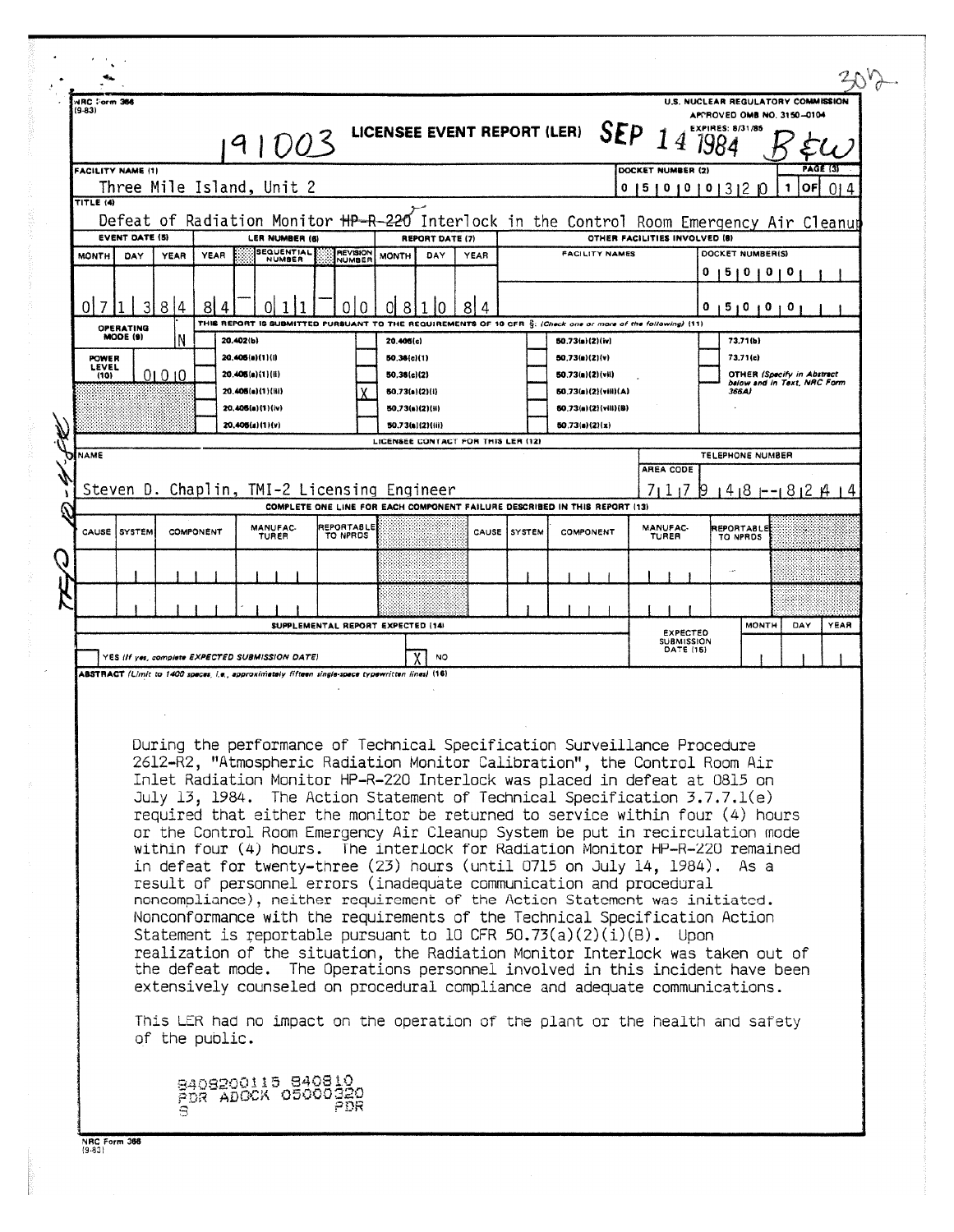**LICENSEE EVENT REPORT (LER) TEXT CONTINUATION** 

**U.S. NUCLEAR REGULATORY COMMISSION APPROVED OMB NO. 3150-C104**

|                                                                      |                      | EXPIRES 8/31/05                                                   |          |
|----------------------------------------------------------------------|----------------------|-------------------------------------------------------------------|----------|
| FACILITY NAME (1)                                                    | DOCKET NUMBER (2)    | LER NUMBER (6)                                                    | PAGE (3) |
|                                                                      |                      | <b>FEVISION</b><br>SEQUENTIAL<br>YEAR<br>INUMBER<br><b>NUMBER</b> |          |
|                                                                      |                      |                                                                   |          |
| Three Mile Island, Unit                                              | 151010<br>$^{\circ}$ | lл<br> 8                                                          | IOF!     |
| TEXT (H more space is required, use additional NRC Form 366A's) (17) |                      |                                                                   |          |

## I. PLANT OPERATING CONDITIONS BEFORE THE EVENT

The TMI-2 facility is in a long-term cold shutdown state. The reactor decay heat is being removed via loss to ambient . Throughout this event there was no effect on the Reactor Coolant System or the core .

### II. STATUS OF STRUCTURES, COMPONENTS, OR SYSTEMS THAT WERE INOPERABLE AT THE START OF THE EVENT AND THAT CONTRIBUTED TO THE EVENT

N/A

NRC Form 366 A

#### III. EVENT DESCRIPTION

The reportable aspect of this event involved operating outside the Action Statement of the TMI-2 Technical Specifications, Section 3 .7 .1 .1(e) . Specifically, the Control Room Air Inlet Radiation Monitor (HP-R-220) Interlock was in the defeat mode for twenty-three  $(23)$  nours from 0815 hours on July 13, 1984, through 0715 hours on July 14, 1984. The Control Room was not placed on recirculation within four (4) hours of the time the interlock was placed in the defeat mode and, thus, the Action Statement was exceeded .

On July 13, 1984, at approximately 0815 hours, the Control Room was notified that the Maintenance Department needed to place HP-R-220 into the defeat mode to perform Technical Specification Surveillance 2612-R2. The interlock defeat would prevent auto transfer of the Control Room Emergency Air Cleanup System to the recirculation mode upon receipt of a high radiation alarm from HP-R-220. The defeat would not affect HP-R-220 operation and alarm setpoint and/or annunciation. The Control Room Operator lugged the initiation of the surveillance in the Control Room Log but did not record the defeat of the monitor interlock in the Bypass Log or the Control Room Operator Log. The performance of the surveillance was halted after about one (1) hour due to the inoperability of the chart recorder associated with HP-R-220 . The I&C Technician left the monitor in defeat and informed the Control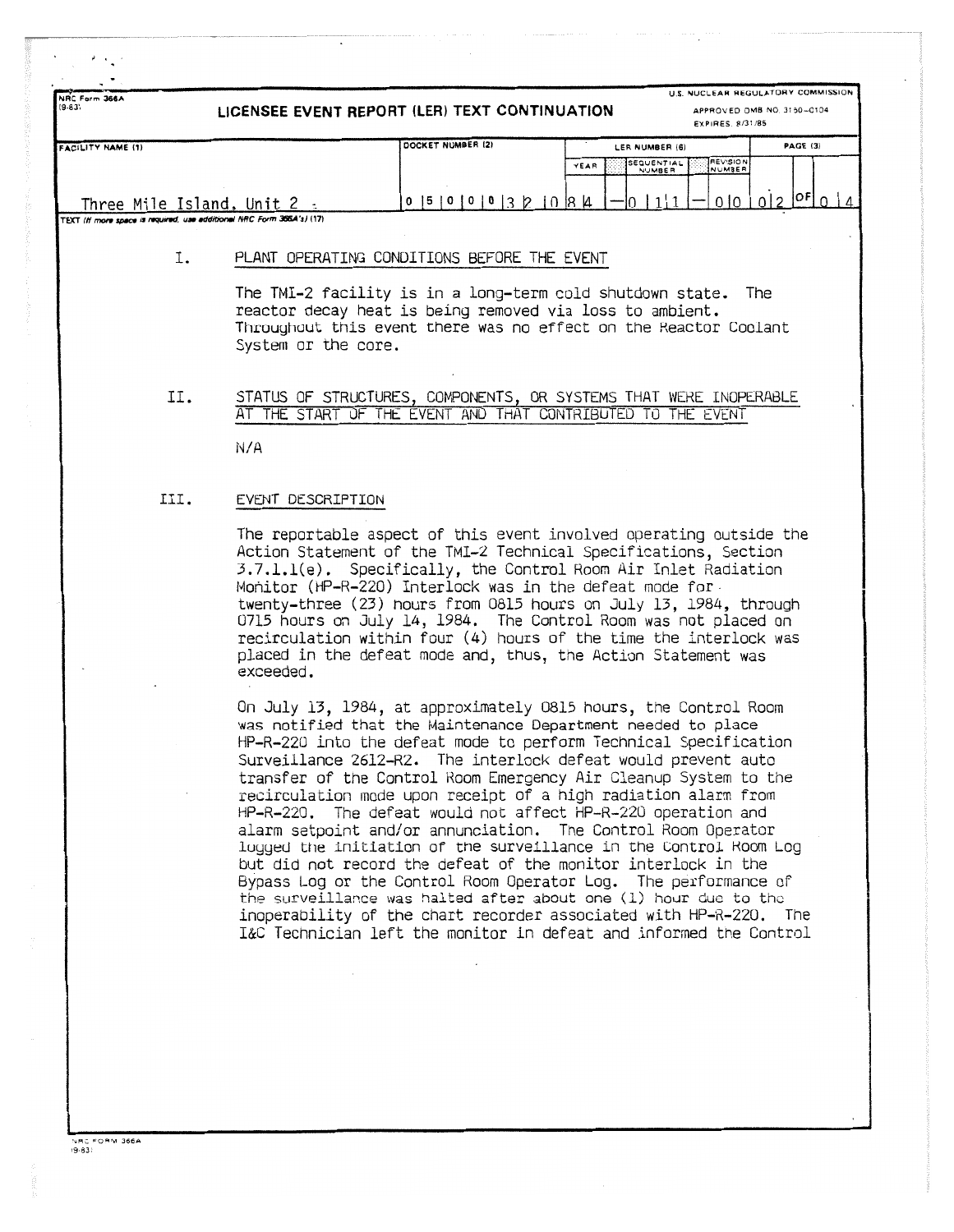| NRC Form 366A<br>$(9 - 83)$                                           | LICENSEE EVENT REPORT (LER) TEXT CONTINUATION                                                                                                                                                                                                                                                                                    | U.S. NUCLEAR REGULATORY COMMISSION<br>APPROVED OMB NO. 3150-0104<br><b>EXPIRES 8/31/85</b>                                                                                                                                                                                                                                                                                                                                                                                                                                                                                                                                                                                                                                                                                                                                                                                                                                                                             |                 |
|-----------------------------------------------------------------------|----------------------------------------------------------------------------------------------------------------------------------------------------------------------------------------------------------------------------------------------------------------------------------------------------------------------------------|------------------------------------------------------------------------------------------------------------------------------------------------------------------------------------------------------------------------------------------------------------------------------------------------------------------------------------------------------------------------------------------------------------------------------------------------------------------------------------------------------------------------------------------------------------------------------------------------------------------------------------------------------------------------------------------------------------------------------------------------------------------------------------------------------------------------------------------------------------------------------------------------------------------------------------------------------------------------|-----------------|
| <b>FACILITY NAME (1)</b>                                              | DOCKET NUMBER (2)                                                                                                                                                                                                                                                                                                                | LER NUMBER (6)                                                                                                                                                                                                                                                                                                                                                                                                                                                                                                                                                                                                                                                                                                                                                                                                                                                                                                                                                         | PAGE (3)        |
|                                                                       |                                                                                                                                                                                                                                                                                                                                  | <b>REVISION</b><br>SEQUENTIAL<br>YEAR<br>NUMBER                                                                                                                                                                                                                                                                                                                                                                                                                                                                                                                                                                                                                                                                                                                                                                                                                                                                                                                        |                 |
| Three Mile Island, Unit 2.                                            | 0  5  0  0  0  3  2  0  8  4                                                                                                                                                                                                                                                                                                     | 0 0 <br>0111                                                                                                                                                                                                                                                                                                                                                                                                                                                                                                                                                                                                                                                                                                                                                                                                                                                                                                                                                           | $0 3 ^{OF}$ 0 h |
| TEXT (If more space is required, use additional NRC Form 366A's) (17) |                                                                                                                                                                                                                                                                                                                                  |                                                                                                                                                                                                                                                                                                                                                                                                                                                                                                                                                                                                                                                                                                                                                                                                                                                                                                                                                                        |                 |
| procedural noncompliance are:<br>Authority".                          | Room Operator that he was stopping the surveillance. The<br>The event occurred because of personnel error (procedural<br>accordance with Section 4.2 of Administrative Procedure<br>4000-ADM-3020.07, "Controlled Key Locker".<br>Unit 2 Plant Operations Organization, Responsibility, and<br>This LER is similar to LER 83-38. | interlock key was left in the defeat mode. The Control Room<br>Operator assumed that the monitor interlock had been taken out of<br>the defeat mode. The fact that the monitor interlock was in the<br>defeat mode was not identified until the next day, July 14, 1984.<br>noncompliance and communication problems). The incidents of<br>1. The Control Room Operator did not log the defeat of the<br>HP-R-220 monitor interlock in the Control Room Log. This was in<br>noncompliance with Sections 4.2.1.7 and 4.3.1.2 of Administrative<br>Procedure 4210-ADM-3020.03, "Plant Operations Log and Log Entries".<br>2. The control of the HP-R-220 monitor interlock key was not in<br>3. There was inadequate communication between the Technician and<br>the Control Room personnel regarding the status of the monitor<br>interlock at the time the surveillance was halted. This was not<br>in accordance with Administrative Procedure 4210-ADM-1000.01, "TMI |                 |
| CORRECTIVE ACTIONS PLANNED<br>IV.                                     |                                                                                                                                                                                                                                                                                                                                  |                                                                                                                                                                                                                                                                                                                                                                                                                                                                                                                                                                                                                                                                                                                                                                                                                                                                                                                                                                        |                 |
|                                                                       | administrative controls regarding bypass functions. The<br>performance of a routine scheduled surveillance.                                                                                                                                                                                                                      | The Operations personnel involved in this incident have been<br>extensively counseled on the importance of complying with the<br>Operations/Maintenance personnel involved also were counseled on<br>the necessity of adequate communication. All Plant Operations<br>personnel will be instructed to log the timeclock information<br>whenever a Technical Specification Action Statement is entered<br>whether or not it is entered by equipment malfunction or in the                                                                                                                                                                                                                                                                                                                                                                                                                                                                                               |                 |
|                                                                       | control of Operations keys and the controlled key log in                                                                                                                                                                                                                                                                         | All Control Room personnel will also be instructed to maintain<br>accordance with Administrative Procedure 4000-ADM-3020.07.                                                                                                                                                                                                                                                                                                                                                                                                                                                                                                                                                                                                                                                                                                                                                                                                                                           |                 |
|                                                                       |                                                                                                                                                                                                                                                                                                                                  | The Control Room Log Sheet will be revised to include a check on<br>the position of all Panel 12 monitor interlock defeat switches<br>once every shift and a block for recording the position.                                                                                                                                                                                                                                                                                                                                                                                                                                                                                                                                                                                                                                                                                                                                                                         |                 |
|                                                                       |                                                                                                                                                                                                                                                                                                                                  |                                                                                                                                                                                                                                                                                                                                                                                                                                                                                                                                                                                                                                                                                                                                                                                                                                                                                                                                                                        |                 |

 $\ddot{\phantom{0}}$ 

 $\lambda$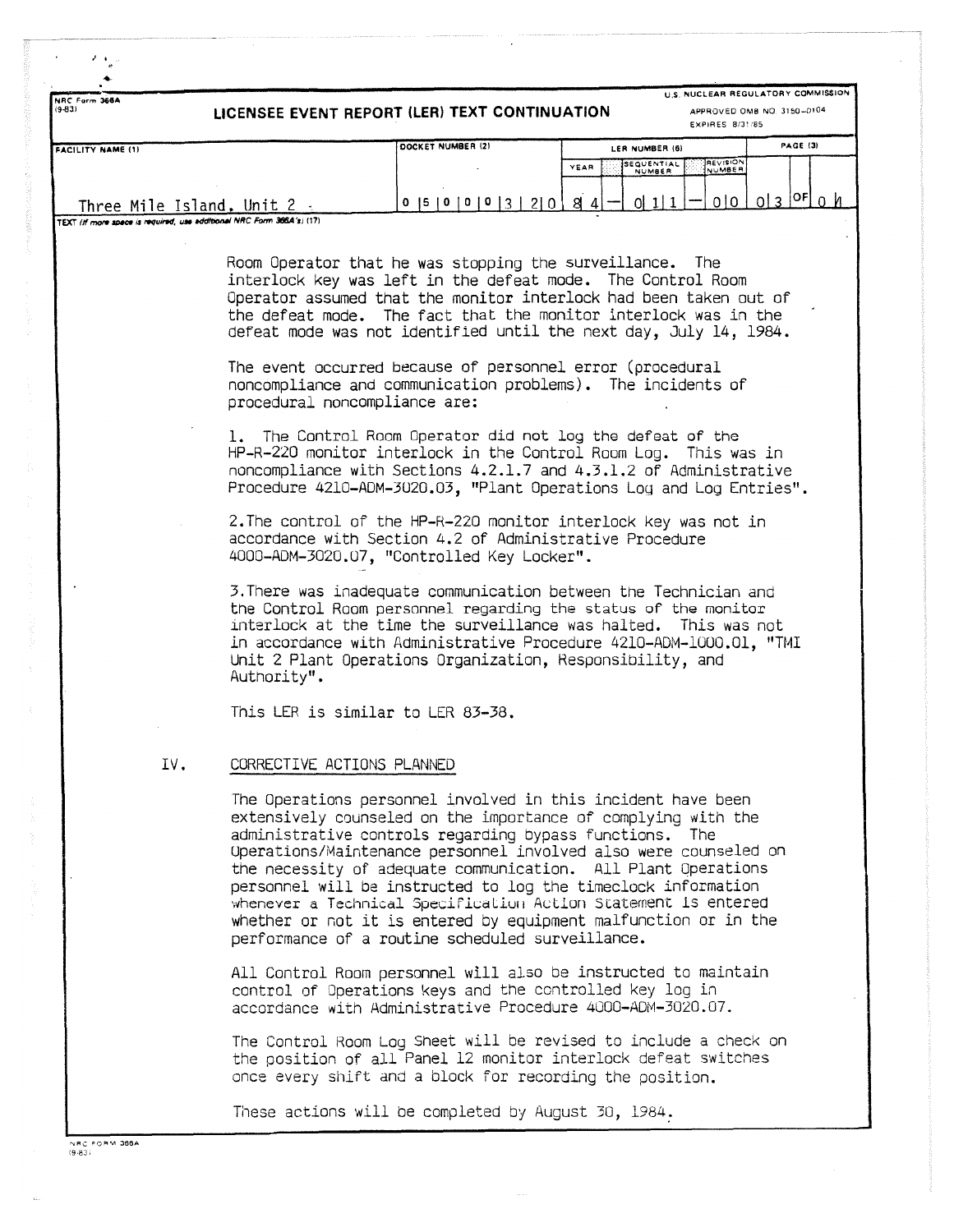| NFS Form 366A                                                                                      |                               | LICENSEE EVENT REPORT (LER) TEXT CONTINUATION                                                                                             | EXPIRES: 8/31/85                                                  | U.S. NUCLEAN REGULATORY COMMISSION<br>APPROVED OMB NO 3150-0104 |
|----------------------------------------------------------------------------------------------------|-------------------------------|-------------------------------------------------------------------------------------------------------------------------------------------|-------------------------------------------------------------------|-----------------------------------------------------------------|
| <b>FACILITY NAME (1)</b>                                                                           |                               | DOCKET NUMBER (2)                                                                                                                         | LER NUMBER (6)<br><b>REVISION</b><br>SEQUENTIAL<br>NUMBER<br>YEAR | <b>PAGE (3)</b>                                                 |
| Three Mile Island, Unit 2<br>TEXT (If more space is required, use additional NRC Form 366A's) (17) |                               | 0   5   0   0   0   3   2   0                                                                                                             | 814<br>0 1 1<br>0   0                                             | $d$ 4 <sup>or</sup> $\circ$<br>$\frac{14}{2}$                   |
| V.                                                                                                 | COMPONENT FAILURE DATA<br>N/A |                                                                                                                                           |                                                                   |                                                                 |
| VI.                                                                                                | N/A                           | AUTOMATIC OR MANUALLY INITIATED SAFETY SYSTEM RESPONSES                                                                                   |                                                                   |                                                                 |
| VII.                                                                                               | and safety of the public.     | ASSESSMENT OF THE SAFETY CONSEQUENCES AND IMPLICATIONS OF THE EVENT<br>This LER had no impact on the operation of the plant or the health |                                                                   |                                                                 |
|                                                                                                    |                               |                                                                                                                                           |                                                                   |                                                                 |
|                                                                                                    |                               |                                                                                                                                           |                                                                   |                                                                 |
|                                                                                                    |                               |                                                                                                                                           |                                                                   |                                                                 |
|                                                                                                    |                               |                                                                                                                                           | $\cdot$                                                           |                                                                 |
|                                                                                                    |                               |                                                                                                                                           |                                                                   |                                                                 |
|                                                                                                    |                               |                                                                                                                                           |                                                                   |                                                                 |
| NRC FORM 366A                                                                                      |                               |                                                                                                                                           |                                                                   |                                                                 |